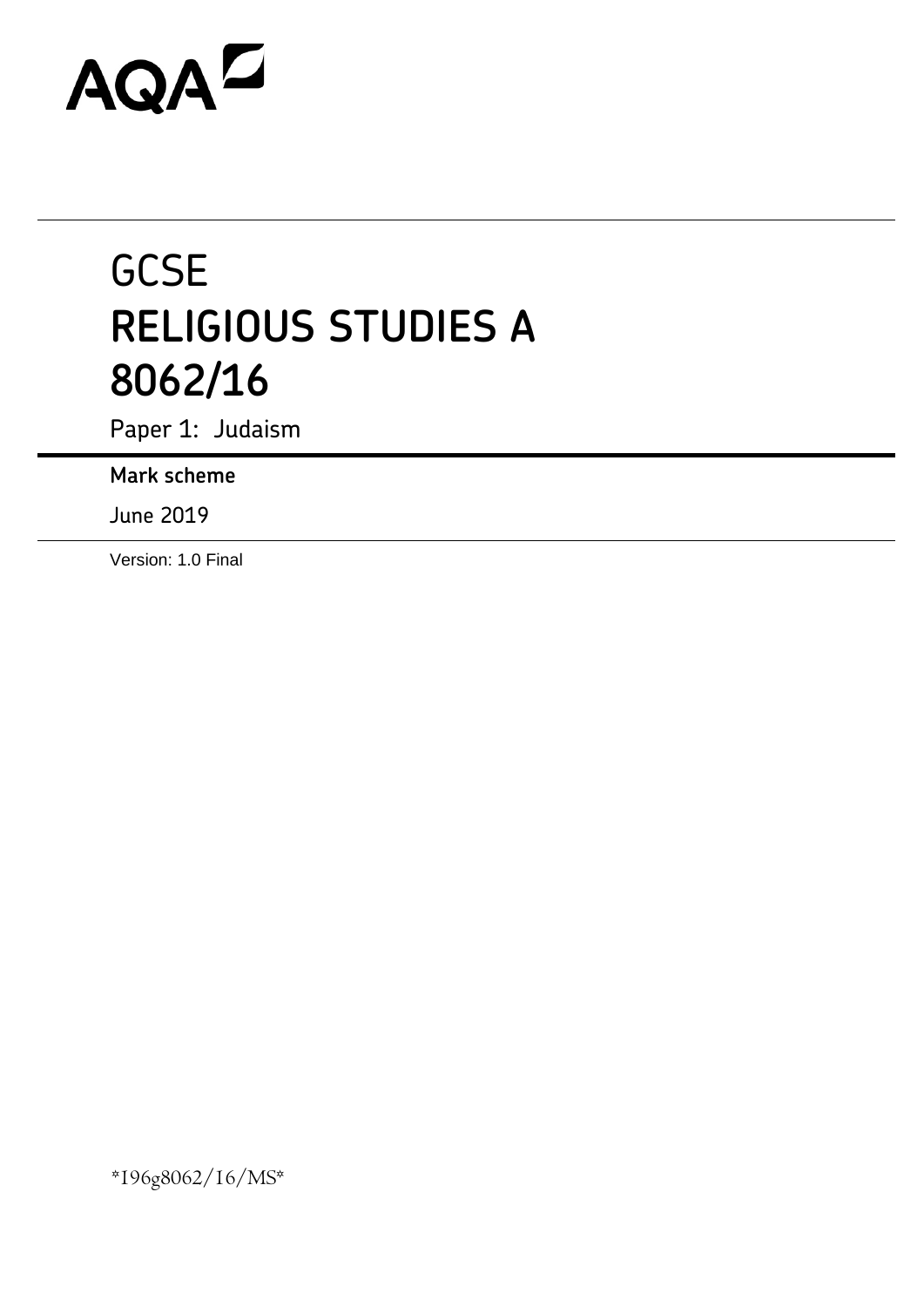Mark schemes are prepared by the Lead Assessment Writer and considered, together with the relevant questions, by a panel of subject teachers. This mark scheme includes any amendments made at the standardisation events which all associates participate in and is the scheme which was used by them in this examination. The standardisation process ensures that the mark scheme covers the students' responses to questions and that every associate understands and applies it in the same correct way. As preparation for standardisation each associate analyses a number of students' scripts. Alternative answers not already covered by the mark scheme are discussed and legislated for. If, after the standardisation process, associates encounter unusual answers which have not been raised they are required to refer these to the Lead Examiner.

It must be stressed that a mark scheme is a working document, in many cases further developed and expanded on the basis of students' reactions to a particular paper. Assumptions about future mark schemes on the basis of one year's document should be avoided; whilst the guiding principles of assessment remain constant, details will change, depending on the content of a particular examination paper.

Further copies of this mark scheme are available from aqa.org.uk

Copyright © 2019 AQA and its licensors. All rights reserved.

AQA retains the copyright on all its publications. However, registered schools/colleges for AQA are permitted to copy material from this booklet for their own internal use, with the following important exception: AQA cannot give permission to schools/colleges to photocopy any material that is acknowledged to a third party even for internal use within the centre.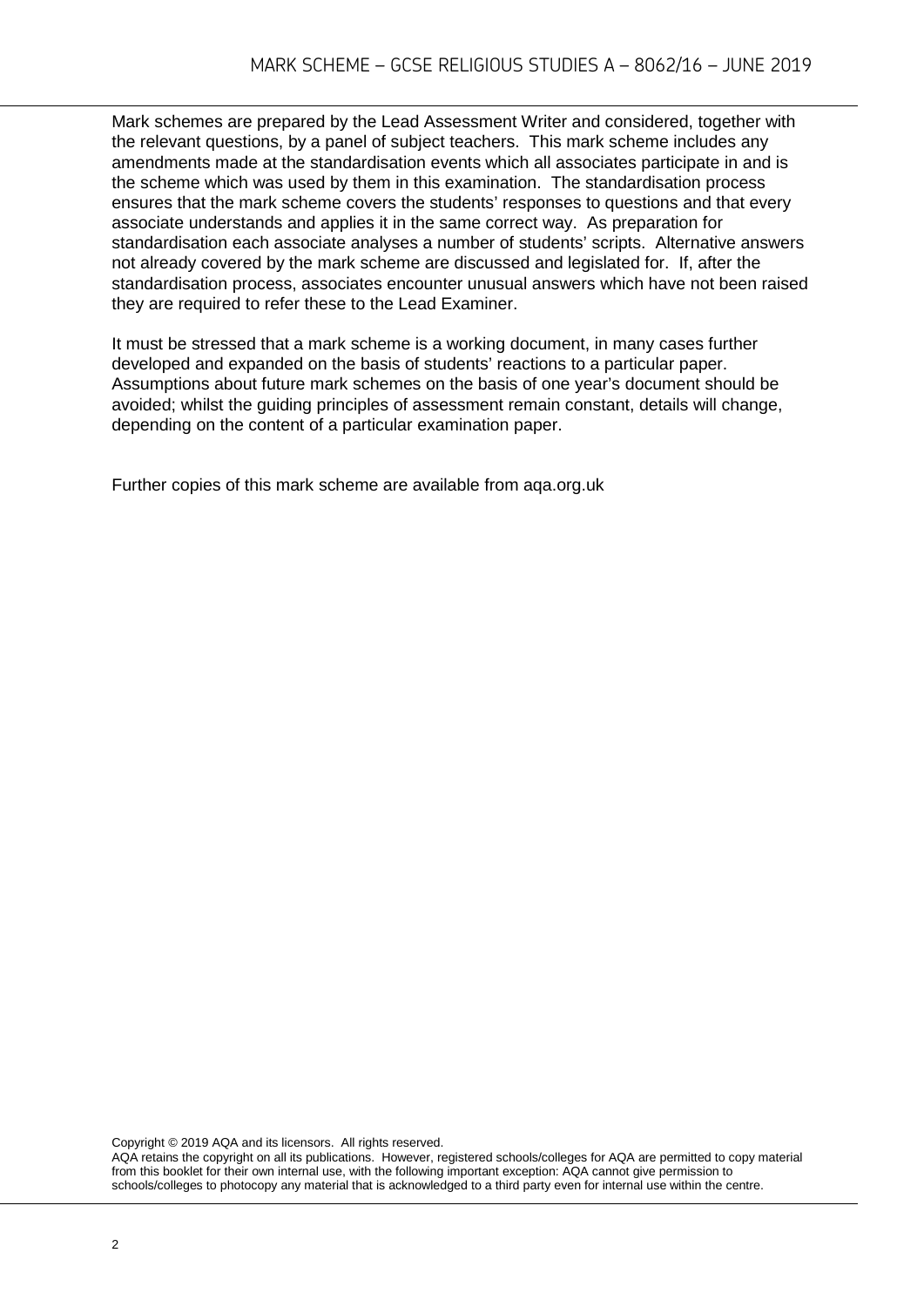# Level of response marking instructions

Level of response mark schemes are broken down into levels, each of which has a descriptor. The descriptor for the level shows the average performance for the level. There are marks in each level.

Before you apply the mark scheme to a student's answer read through the answer and annotate it (as instructed) to show the qualities that are being looked for. You can then apply the mark scheme.

### Step 1 Determine a level

Start at the lowest level of the mark scheme and use it as a ladder to see whether the answer meets the descriptor for that level. The descriptor for the level indicates the different qualities that might be seen in the student's answer for that level. If it meets the lowest level then go to the next one and decide if it meets this level, and so on, until you have a match between the level descriptor and the answer. With practice and familiarity you will find that for better answers you will be able to quickly skip through the lower levels of the mark scheme.

When assigning a level you should look at the overall quality of the answer and not look to pick holes in small and specific parts of the answer where the student has not performed quite as well as the rest. If the answer covers different aspects of different levels of the mark scheme you should use a best fit approach for defining the level and then use the variability of the response to help decide the mark within the level, ie if the response is predominantly level 3 with a small amount of level 4 material it would be placed in level 3 but be awarded a mark near the top of the level because of the level 4 content.

#### Step 2 Determine a mark

Once you have assigned a level you need to decide on the mark. The descriptors on how to allocate marks can help with this. The exemplar materials used during standardisation will help. There will be an answer in the standardising materials which will correspond with each level of the mark scheme. This answer will have been awarded a mark by the Lead Examiner. You can compare the student's answer with the example to determine if it is the same standard, better or worse than the example. You can then use this to allocate a mark for the answer based on the Lead Examiner's mark on the example.

You may well need to read back through the answer as you apply the mark scheme to clarify points and assure yourself that the level and the mark are appropriate.

Indicative content in the mark scheme is provided as a guide for examiners. It is not intended to be exhaustive and you must credit other valid points. Students do not have to cover all of the points mentioned in the Indicative content to reach the highest level of the mark scheme.

An answer which contains nothing of relevance to the question must be awarded no marks.

## Levels of response marking

In GCSE Religious Studies, differentiation is largely achieved by outcome on the basis of students' responses. To facilitate this, levels of response marking has been devised for many questions.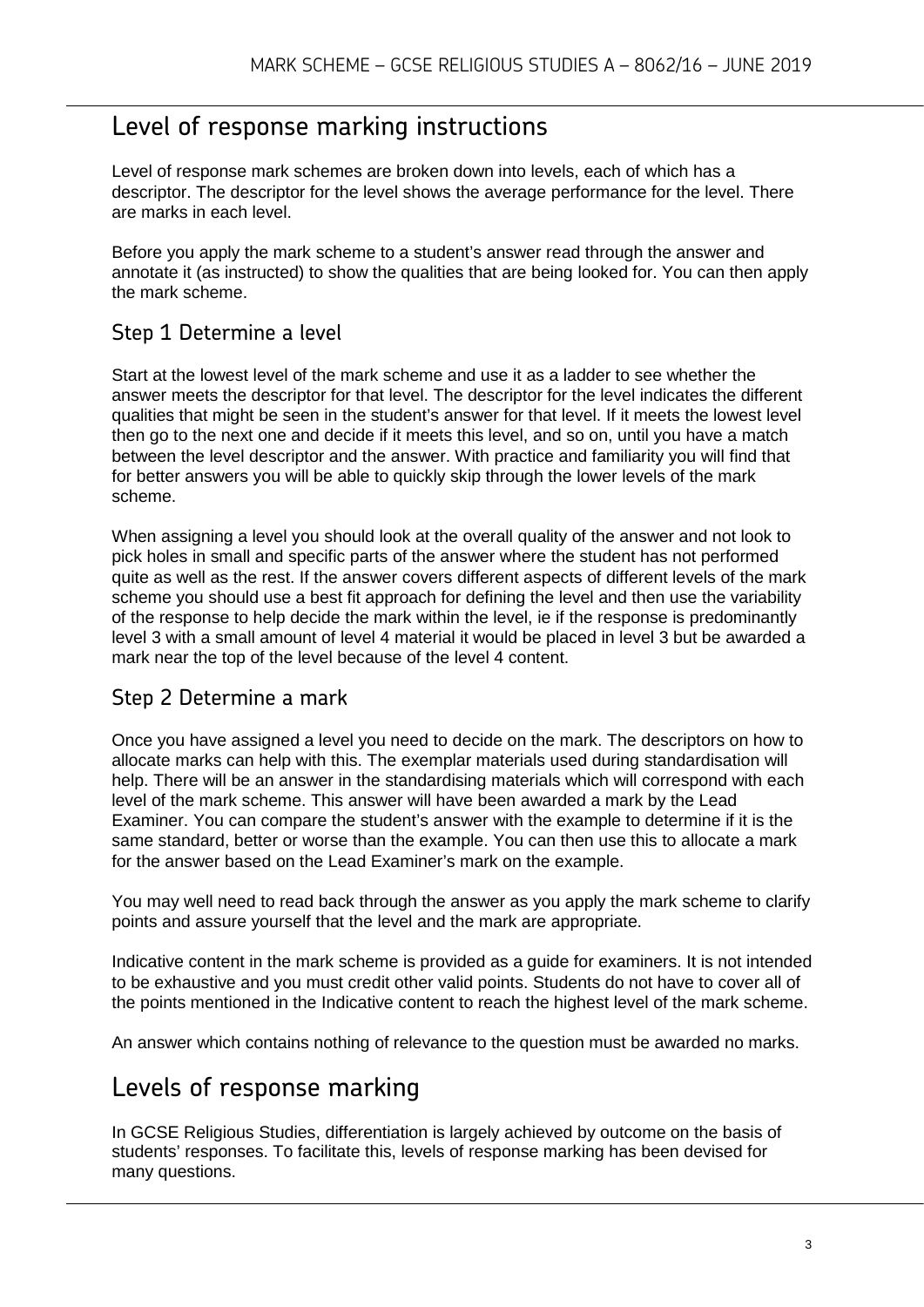Levels of response marking requires a quite different approach from the examiner than the traditional 'point for point' marking. It is essential that the **whole response is read** and then **allocated to the level** it best fits.

If a student demonstrates knowledge, understanding and / or evaluation at a certain level, he / she must be credited at that level. **Length** of response or **literary ability** should **not be confused with genuine religious studies skills**. For example, a short answer which shows a high level of conceptual ability must be credited at that level. (If there is a band of marks allocated to a level, discrimination should be made with reference to the development of the answer.)

Levels are tied to specific skills. Examiners should **refer to the stated assessment target**  objective of a question (see mark scheme) when there is any doubt as to the relevance of a student's response.

Levels of response mark schemes include either **examples** of possible students' responses or **material** which they might use. These are intended as a **guide** only. It is anticipated that students will produce a wide range of responses to each question.

It is a feature of levels of response mark schemes that examiners are prepared to reward fully, responses which are obviously valid and of high ability but do not conform exactly to the requirements of a particular level. This should only be necessary occasionally and where this occurs examiners must indicate, by a brief written explanation, why their assessment does not conform to the levels of response laid down in the mark scheme. Such scripts should be referred to the Lead Examiner.

#### **In questions where credit can be given to the development of a point, those developments can take the form of:**

- **Example or evidence**
- **Reference to different views**
- **Detailed information.**

# Spelling, Punctuation and Grammar (SPaG)

Spelling, punctuation and grammar will be assessed in 12-mark questions.

Spelling, punctuation and grammar (SPaG) will be assessed against the following criteria:

| Level                            | <b>Performance descriptor</b>                                                                                                                                                                                              | <b>Marks</b><br>awarded |
|----------------------------------|----------------------------------------------------------------------------------------------------------------------------------------------------------------------------------------------------------------------------|-------------------------|
| High<br>performance.             | Learners spell and punctuate with consistent accuracy<br>$\bullet$<br>Learners use rules of grammar with effective control of meaning overall<br>Learners use a wide range of specialist terms as appropriate<br>$\bullet$ | 3                       |
| Intermediate •<br>performance.   | Learners spell and punctuate with considerable accuracy<br>Learners use rules of grammar with general control of meaning overall<br>Learners use a good range of specialist terms as appropriate<br>$\bullet$              |                         |
| <b>Threshold</b><br>performance. | Learners spell and punctuate with reasonable accuracy<br>$\bullet$<br>Learners use rules of grammar with some control of meaning and any<br>errors do not significantly hinder meaning overall                             |                         |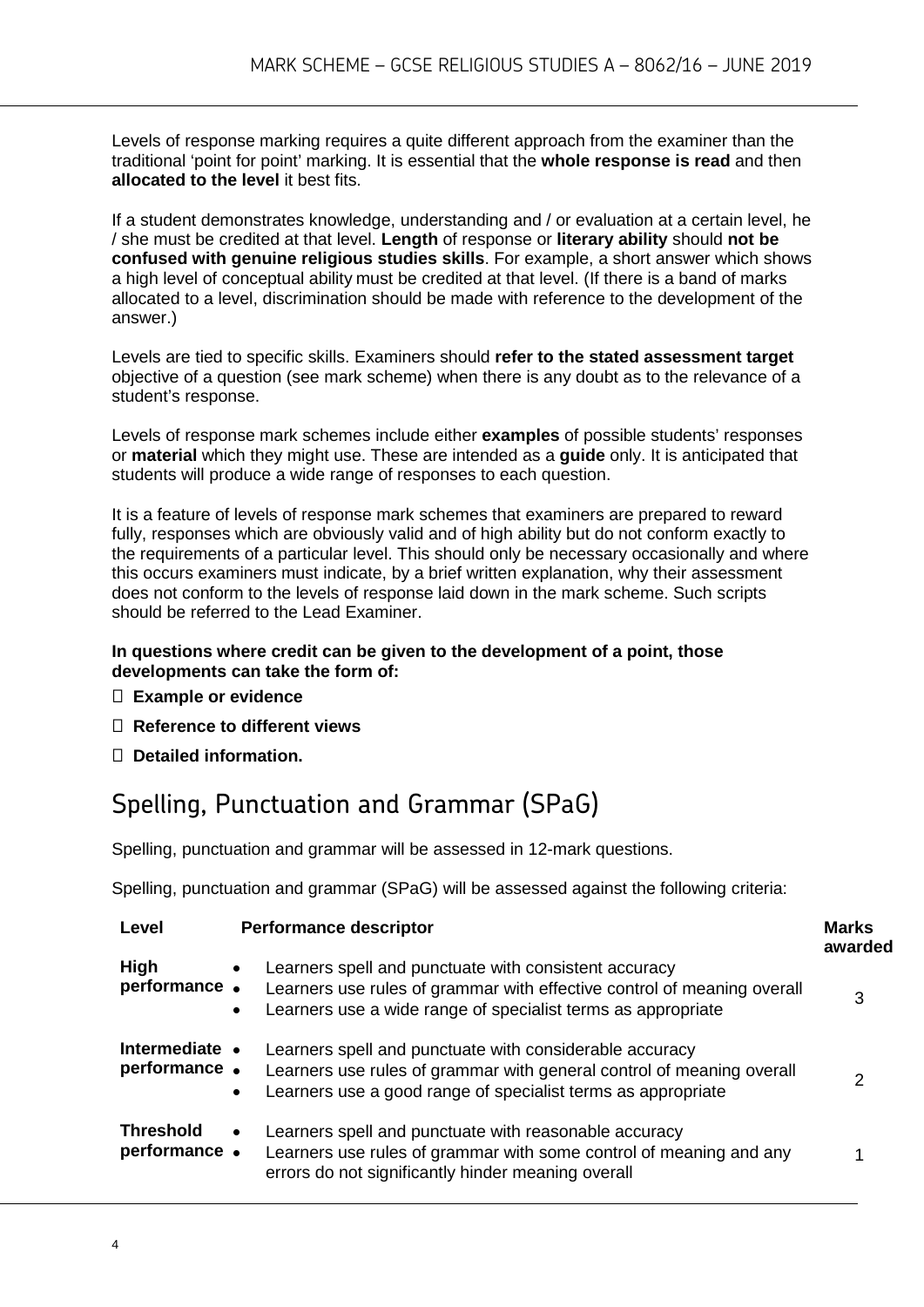• Learners use a limited range of specialist terms as appropriate **No marks awarded** • The learner writes nothing • The learner's response does not relate to the question • The learner's achievement in SPaG does not reach the threshold

0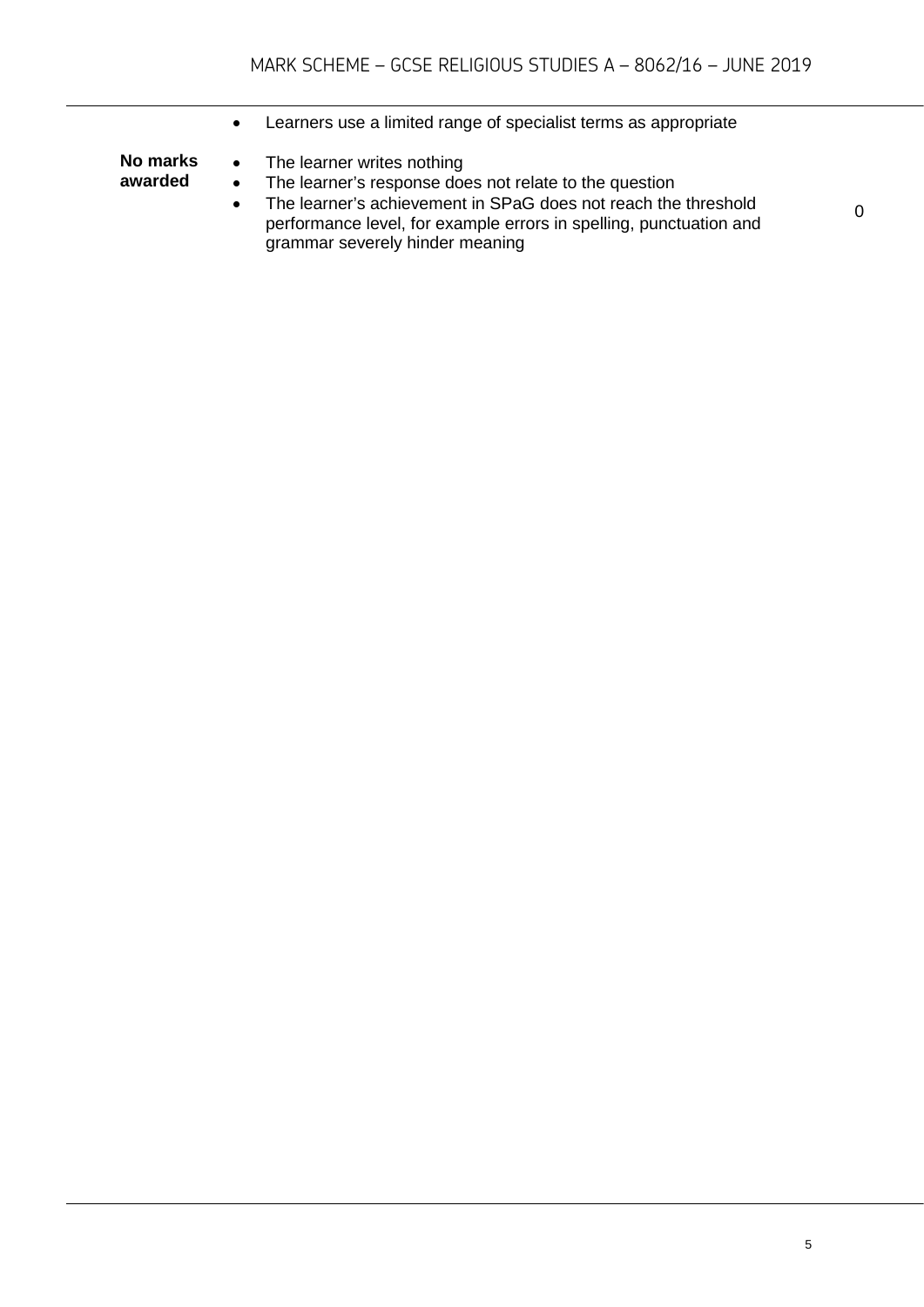#### **0 1 Judaism: Beliefs**

**0 1 . 1 Which one of the following describes God as maker of the world?**

**[1 mark]**

- **A Law-Giver**
- **B Creator**
- **C Merciful**
- **D Judge**

**Target: AO1:1 Demonstrate knowledge and understanding of religion and belief, including beliefs, practices and sources of authority.**

Answer: B: Creator

**0 1 . 2 Give two promises God made to Abraham.**

**[2 marks]**

**Target: AO1:1 Demonstrate knowledge and understanding of religion and belief, including beliefs, practices and sources of authority.**

#### **One mark for each of two correct points.**

#### **Students may include two of the following points, but all other relevant points must be credited:**

• Promise of the land / make you a great nation / bless you / make your name great / bless those who bless you and curse those who curse you / make your descendants numerous as the dust of the earth / leader or father of nations / promise of a son, etc

**Note:** Credit promises made to Abraham in other contexts, for example in the Covenant in Genesis 17, eg: kings will come from his children / the everlasting covenant / to be their God / Sarah will become mother to Isaac / the covenant with Isaac / blessings to Ishmael, etc.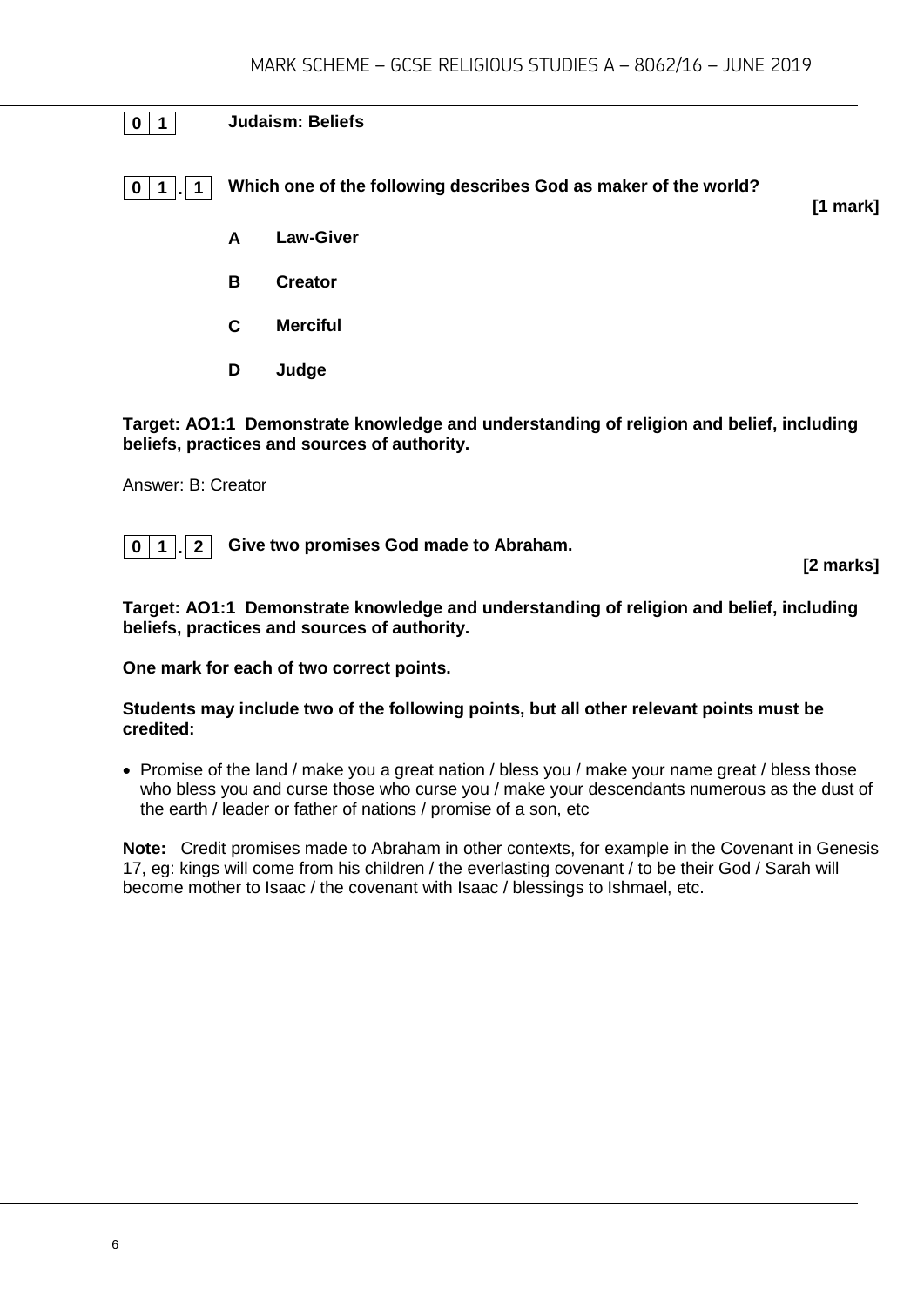#### **0 1 . 3 Explain two ways in which the nature of God as Judge influences Jews today. [4 marks]**

#### **Target: AO1:2 Demonstrate knowledge and understanding of religion and belief, including influence on individuals, communities and societies.**

#### **First way**

Simple explanation of a relevant and accurate influence – 1 mark Detailed explanation of a relevant and accurate influence – 2 marks

#### **Second way**

Simple explanation of a relevant and accurate influence – 1 mark Detailed explanation of a relevant and accurate influence – 2 marks

#### **Students may include some of the following points, but all other relevant points must be credited:**

- God's judgement means that Jews believe they must live up to God's expectations / Jews believe that God judges humanity throughout their lifetime during Rosh Hashanah and Yom Kippur / Jews are encouraged to repent and repair any damaged relationships with others in order to please God / and have a positive comment in their book of life
- Some Jews also believe that they will be judged as to how they have obeyed God at the end of their life / the righteous will live on in Gan Eden / those who need to be cleansed will be sent to Sheol to learn from their mistakes / some Jews believe that at the end of time God will judge the righteous from the wicked and those in between / regardless of which belief they follow it means that they must obey his commandments and lead a life that pleases God
- God gives laws to guide the Jews to live a life that is pleasing to him / Jews are expected to follow God's laws (mitzvot) to show their obedience to him / through following the laws Jews are showing they are God's chosen people / how an individual can become a Mensch (a person of integrity) / acts of loving kindness (gemilut chasadim), etc.

**Note:** maximum two marks where the response includes the nature of God as judge **without mentioning the influences on Jews.**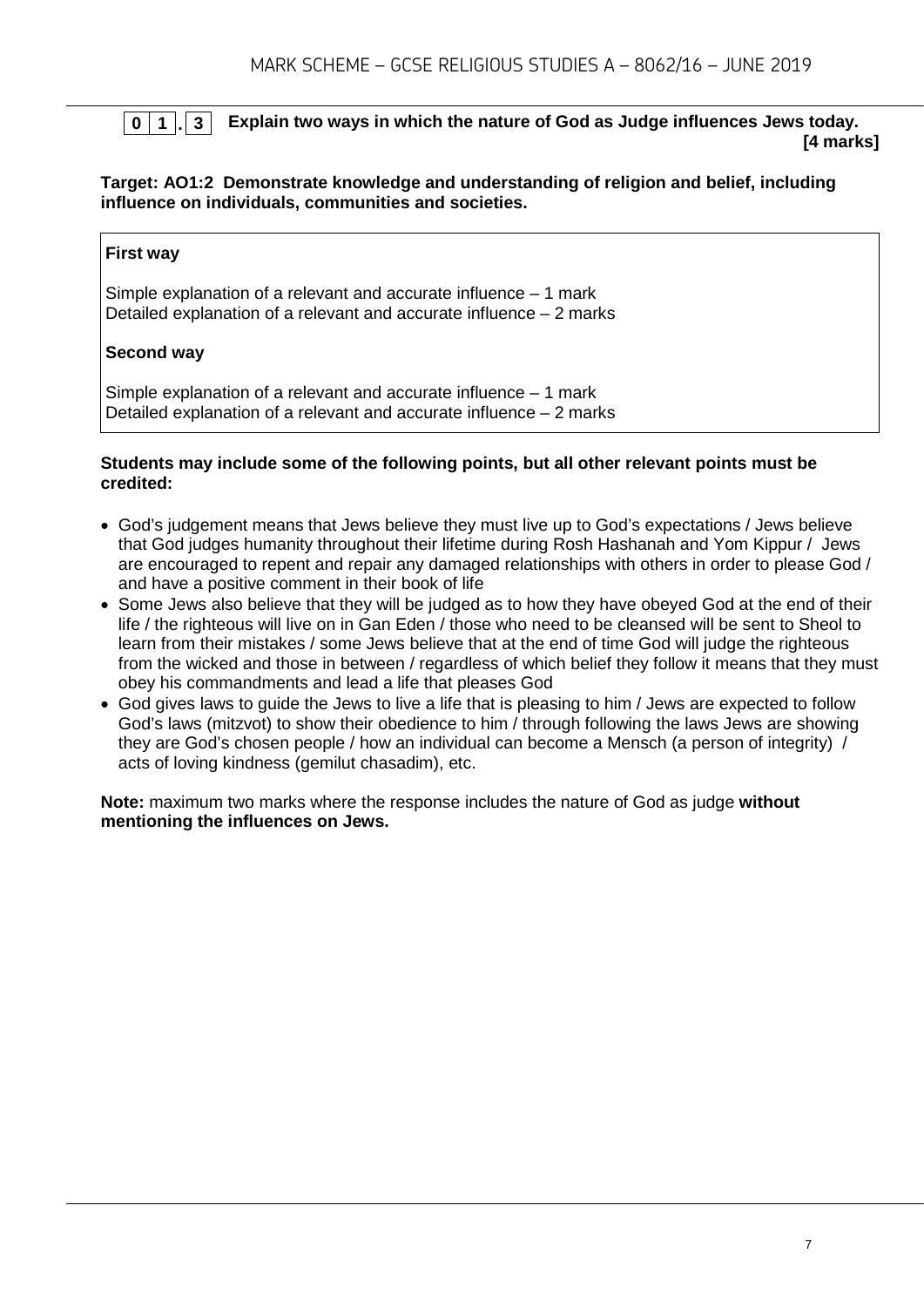#### **0 1 . 4 Explain two views about the Messiah in Judaism.**

**Refer to sacred writings or another source of Jewish belief and teaching in your answer.**

**[5 marks]**

**Target: AO1:1 Demonstrate knowledge and understanding of religion and belief, including beliefs, practices and sources of authority.**

#### **First view**

Simple explanation of a relevant and accurate view – 1 mark Detailed explanation of a relevant and accurate view – 2 marks

#### **Second view**

Simple explanation of a relevant and accurate view  $-1$  mark Detailed explanation of a relevant and accurate view – 2 marks

Relevant and accurate reference to sacred writing or another source of Jewish belief and teaching  $-1$  mark

#### **Students may include some of the following points, but all other relevant points must be credited:**

- The Messiah means the anointed one / in Orthodox Judaism this is the idea that an exceptional leader will come at the end of time / this leader will be a descendent of King David / a King who will rule with wise counsel / maintaining justice and Jewish religious law in the world / he will be a military leader who will win battles for Israel / Jeremiah 23:5 describes the Messiah
- In Orthodox Judaism the Messiah will bring all Jews back to the land of Israel / restore Jerusalem (Isaiah 11:11–12; Jeremiah 23:8; 30:3; Hosea 3:4–5) / the Messiah will establish a government in Israel that will be the centre of world government (Isaiah 2:2–4; 11:10; 42:1) / the Messiah will rebuild the Temple and re-establish worship there (Jeremiah 33:18) / the Messiah will restore the Jewish courts and establish Jewish law as the law of the land (Jeremiah 33:15) / also Micah 4
- In progressive Judaism the Messiah is more of a symbol for a time of peace in the future (i.e the Messianic age) / a time when people will work together for justice and fairness / a time when relationships will be repaired / morality will be restored / the righteous will be rewarded / and people of different faiths will work together to the same end, etc.

**Note:** Reference to anointed one in this case is appropriate.

**Note:** There are a small number of Jews who accept Jesus as the Messiah (but not divine). If it is a Jewish view expressed - allow.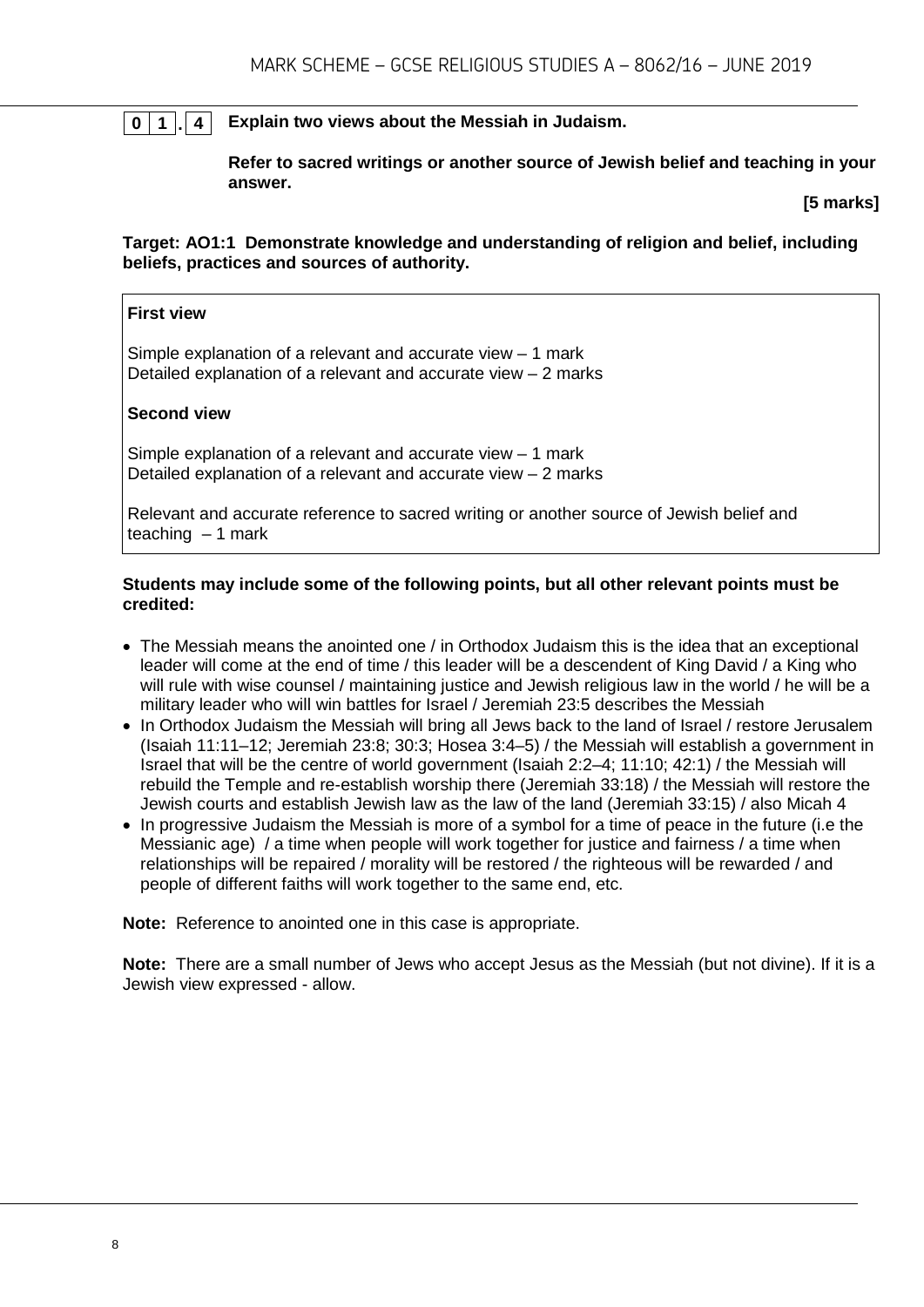#### **0 1 . 5 'For Jews, the most important mitzvot are those between man and God.'**

**Evaluate this statement.** 

**In your answer you should:**

- **refer to Jewish teaching**
- **give reasoned arguments to support this statement**
- **give reasoned arguments to support a different point of view**
- **reach a justified conclusion.**

**[12 marks] [SPaG 3 marks]**

#### **Target: AO2 Analyse and evaluate aspects of religion and belief, including their significance and influence.**

| Level         | <b>Criteria</b>                                                                                                                                                                                                                                                                                                               | <b>Marks</b> |
|---------------|-------------------------------------------------------------------------------------------------------------------------------------------------------------------------------------------------------------------------------------------------------------------------------------------------------------------------------|--------------|
| 4             | A well-argued response, reasoned consideration of different points of view.<br>Logical chains of reasoning leading to judgement(s) supported by knowledge and<br>understanding of relevant evidence and information.<br>References to religion applied to the issue.                                                          | $10 - 12$    |
| 3             | Reasoned consideration of different points of view.<br>Logical chains of reasoning that draw on knowledge and understanding of<br>relevant evidence and information.<br>Clear reference to religion.                                                                                                                          | $7 - 9$      |
| $\mathcal{P}$ | Reasoned consideration of a point of view.<br>A logical chain of reasoning drawing on knowledge and understanding of relevant<br>evidence and information.<br>OR.<br>Recognition of different points of view, each supported by relevant reasons /<br>evidence.<br>Maximum of Level 2 if there is not references to religion. | $4 - 6$      |
| 1             | Point of view with reason(s) stated in support.                                                                                                                                                                                                                                                                               | $1 - 3$      |
| $\Omega$      | Nothing worthy of credit.                                                                                                                                                                                                                                                                                                     | 0            |

#### **Students may include some of the following evidence and arguments, but all relevant evidence and arguments must be credited:**

#### **Arguments in support**

- The mitzvot between man and God are the foundations of the faith / to be a Jew a person must put God first / the Shema is the most important belief in Judaism / Jews are commanded to love their God with all their heart, soul and might / one cannot be Jewish without a relationship with God
- The practices of Judaism are all focused on a Jew's relationship with God / for instance prayer and synagogue worship – there may be reference to the first four of the Ten Commandments
- The Shabbat is all about prayer and deepening the connection between Jews and God / festivals commemorate times when God showed his love for the Jewish people
- A Jew has a Covenant relationship with God / this means that Jews are obliged to keep God's laws / and to try to bring holiness to every aspect of life / by following the mitzvot Jews are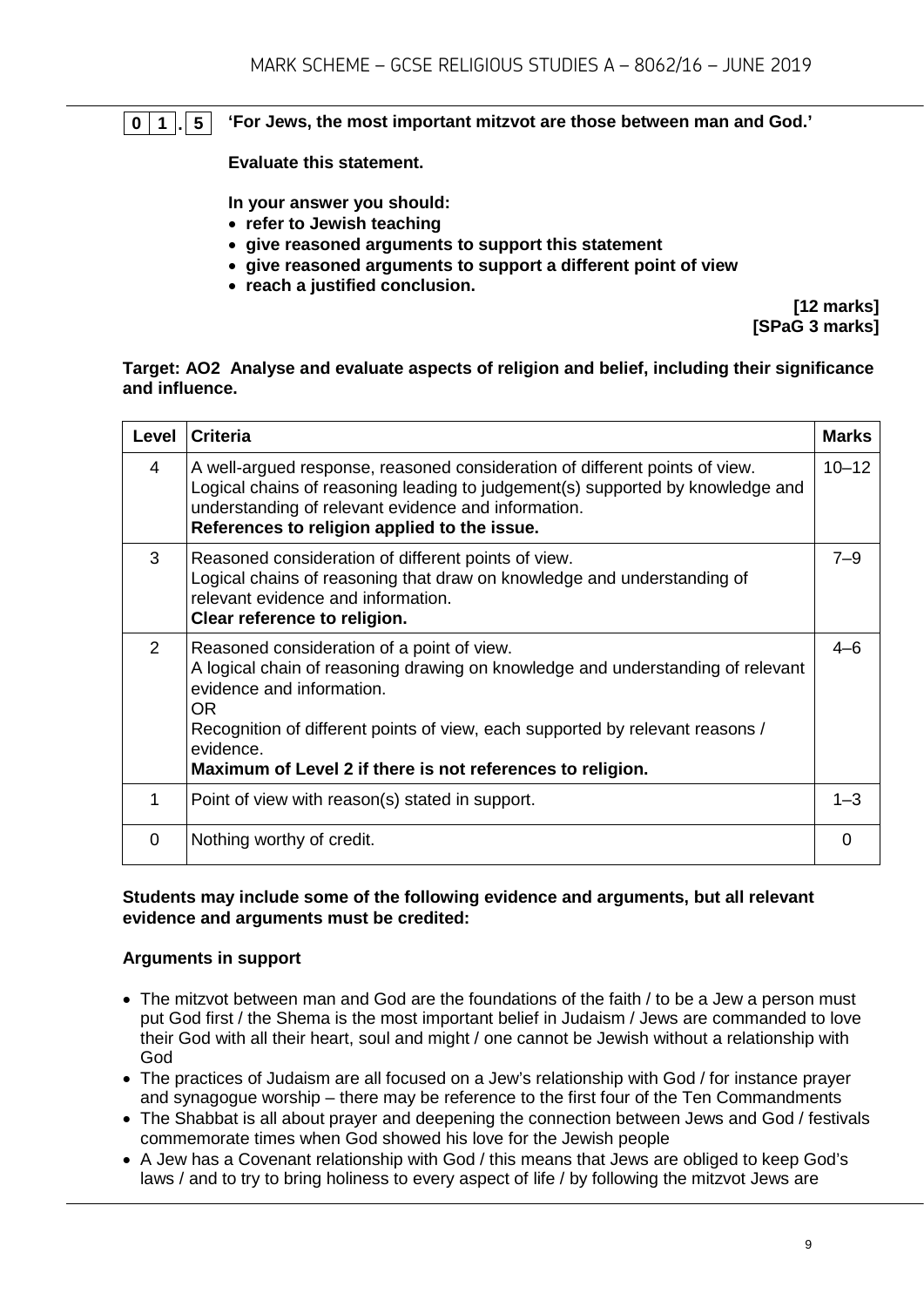showing their respect for God / their life is an act of worship, etc

#### **Arguments in support of other views**

- The mitzvot between man and man are also important / how a Jew treats other people is very important / a Jew could not show that their relationship with God is important by treating other people badly / this is why there are mitzvot in relation to how to treat other people (the latter six of the Ten Commandments) / Jews need to demonstrate their ethical beliefs in how they deal with others
- There are mitzvot about how a Jew must treat different groups within society / including women / children / the elderly / the poor / the oppressed / the persecuted / those outcast from society / people of other faiths / criminals
- Living the faith is most important in Judaism / faith does not operate in a vacuum / it would be impossible to show a relationship with God if worship was kept purely to the synagogue / a Jew needs to show their devotion to God by the way in which they participate in their community / stand up against injustice / work for social justice / care for the planet / and live their life
- Leviticus 19:18 'Love your neighbour as yourself; I am your God' teaches how people treat others is part of a Jews relationship with God, etc.

**[Plus SPaG 3 marks]**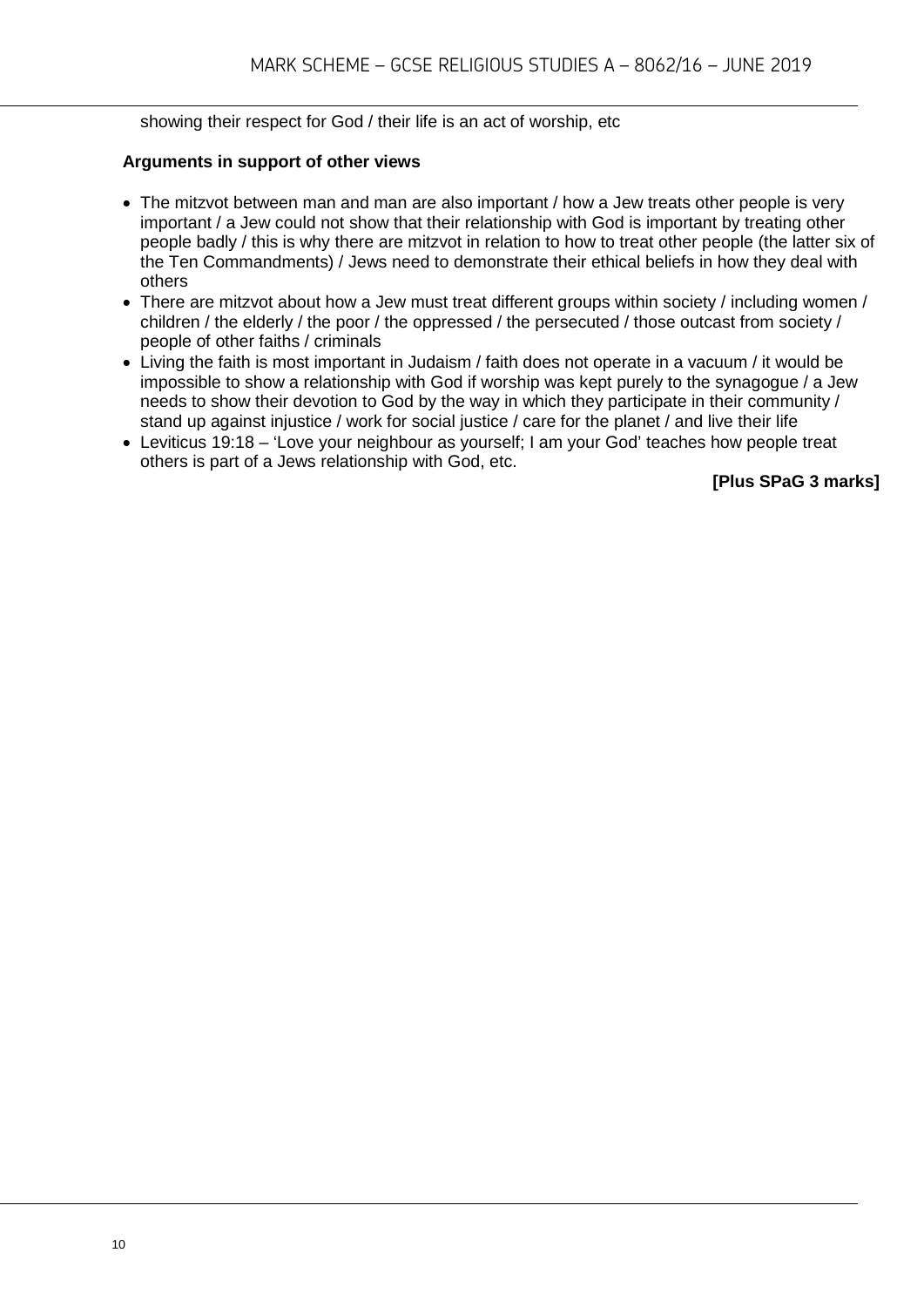#### **0 2 Judaism: Practices**

**0 2 . 1 Which one of the following is the reading platform in the synagogue?**

**[1 mark]**

- **A Ner Tamid**
- **B Aron Hakodesh**
- **C Menorah**
- **D Bimah**

**Target: AO1:1 Demonstrate knowledge and understanding of religion and belief, including beliefs, practices and sources of authority.**

Answer: D: Bimah

**0 2 . 2 Name two books of the Tenakh.**

**[2 marks]**

**Target: AO1:1 Demonstrate knowledge and understanding of religion and belief, including beliefs, practices and sources of authority.**

#### **One mark for each of two correct points.**

#### **Students may include two of the following points, but all other relevant points must be credited:**

- Genesis / Exodus / Leviticus / Numbers / Deuteronomy / Joshua / Judges / Samuel / Kings / Isaiah / Jeremiah / Ezekiel / The Twelve (the minor prophets) / Psalms / Proverbs / Job / Song of Songs / Ruth / Lamentations / Ecclesiastes / Esther / Daniel / Ezra and Nehemiah / Chronicles
- Accept Hebrew names of any books above

**Note:** Accept responses which treat the divisions of the Tenakh as 'books' in the collective sense, ie Torah (Teaching) / Nevi'im (Prophets) / Ketuvim (Writing), whether given in Hebrew or in English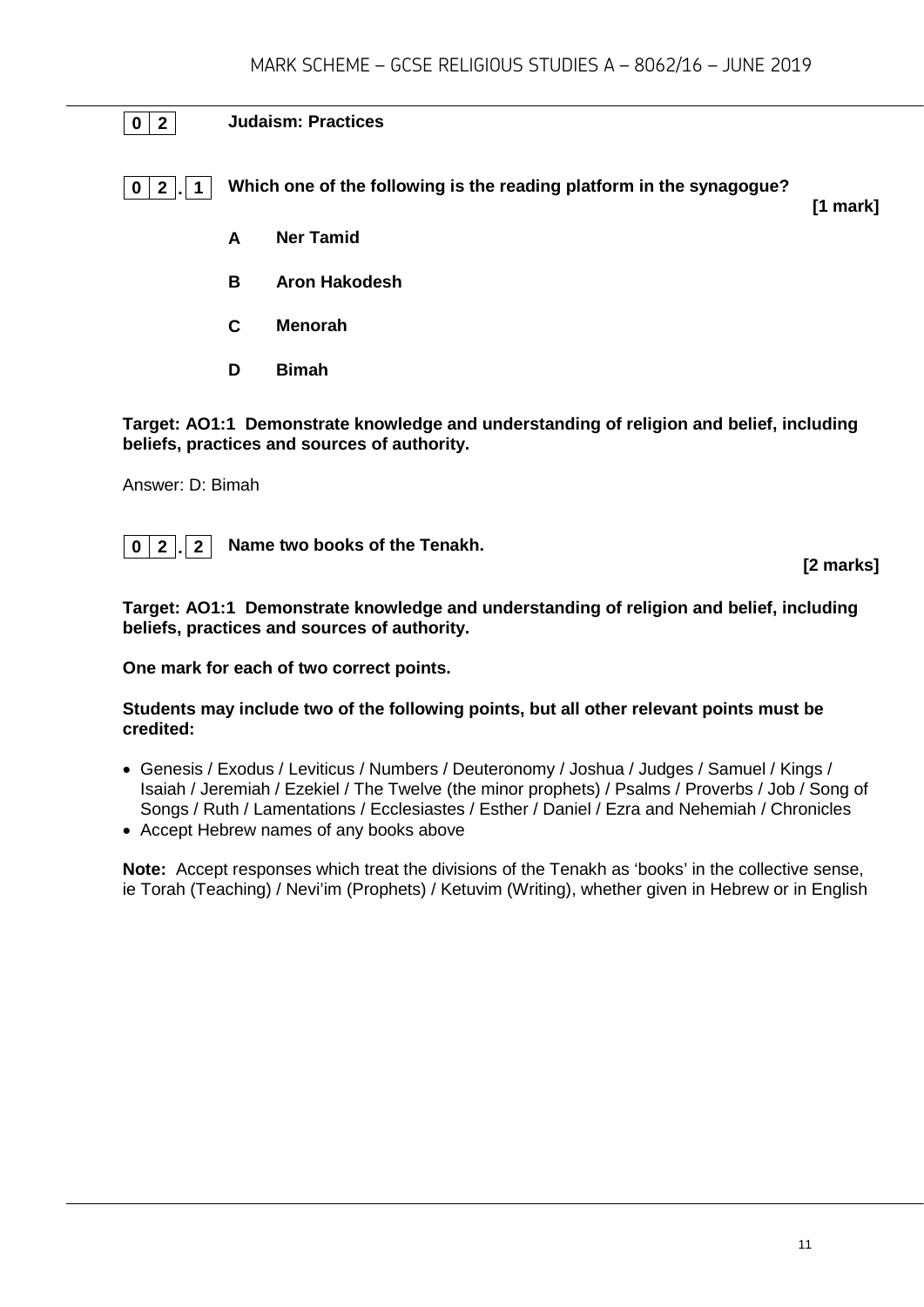#### **0 2 . 3 Explain two contrasting ways a Jewish family might keep dietary laws in the home.**

**[4 marks]**

#### **Target: AO1:3 Demonstrate knowledge and understanding of religion and belief, including similarities and differences within and/or between religions and beliefs.**

#### **First contrasting way**

Simple explanation of a relevant and accurate contrast – 1 mark Detailed explanation of a relevant and accurate contrast – 2 marks

#### **Second contrasting way**

Simple explanation of a relevant and accurate contrast – 1 mark Detailed explanation of a relevant and accurate contrast – 2 marks

If similar ways are given, only one of them may be credited up to 2 marks.

#### **Students may include some of the following points, but all other relevant points must be credited:**

- An Orthodox family would have separate utensils for preparing meat and milk / they would have separate sinks / and storage areas for foods / they would have separate plates
- Some families may have separate kitchens for dairy and meat / different fridges / different ovens
- The family would only eat Kosher animals / such as beef and chicken / they would avoid trefah animals which are forbidden / such as shellfish, pork and rabbit
- The meat the family eats would have been killed according to Jewish law / the blood of the animal would have been drained / and the killing done by a shochet
- Some Progressive Jews might observe food laws by following a vegetarian or vegan diet / they may not have separate kitchens
- Some Jews may observe the laws surrounding Pesach by clearing out all chametz (leaven) from their home, etc.

**Note** – do not credit **not** keeping dietary laws in the home.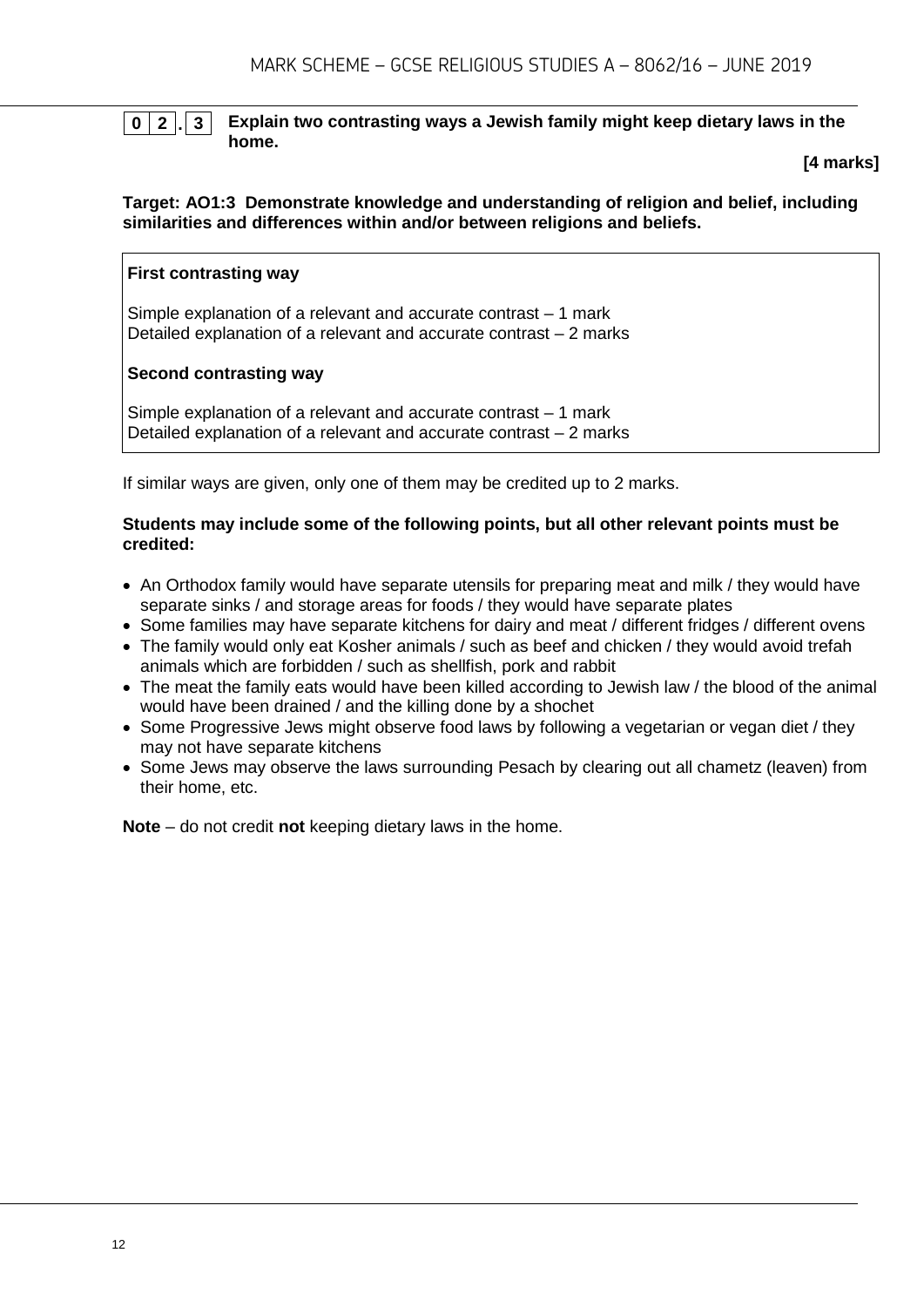#### **0 2 . 4 Explain two ways in which the marriage ceremony helps Jews to understand marriage.**

**Refer to sacred writings or another source of Jewish belief and teaching in your answer.**

**[5 marks]**

**Target: AO1:1 Demonstrate knowledge and understanding of religion and belief, including beliefs, practices and sources of authority.**

#### **First way**

Simple explanation of a relevant and accurate way – 1 mark Detailed explanation of a relevant and accurate way – 2 marks

#### **Second way**

Simple explanation of a relevant and accurate way – 1 mark Detailed explanation of a relevant and accurate way – 2 marks

Relevant and accurate reference to sacred writing or another source of Jewish belief and teaching – 1 mark

#### **Students may include some of the following points, but all other relevant points must be credited:**

- A Jewish wedding takes place under the chuppah, a canopy held up by four poles / this symbolises the home they will build together / but also has open sides to remind them that the Jewish community will support them and play a part in their marriage / and that their home should also be welcoming to visitors. The chuppah also demonstrates the fragility of relationships and the need to support them
- At a Jewish wedding the bride may wear white as a symbol of sexual purity / Jews are expected to save the gift of sexual relations for marriage / Jewish couples are expected to have children (the fifth of the seven blessings)
- At the start of the ceremony the groom may perform bedeken which is the unveiling of the bride / (Rebecca veils herself as she is told that Isaac is approaching: Genesis 24:64) / this is a reminder of the groom's love for his bride and her inner beauty
- The bride may circle the groom three to seven times / sometimes both partners circle each other / some believe this to be a sign of protection, against temptation and the glances of others / others see this as the formation of a new family circle The ring is placed on the bride's finger / and the groom says 'Behold you are consecrated to me with this ring, according to the Law of Moses and Israel' / this means that the couple's relationship has sanctity and is blessed by God / the relationship is lifelong / Genesis 2:24, husband and wife become 'one flesh' / the ring has objective value which symbolises the value of the relationship
- In the Orthodox tradition, the Ketubah is signed / this reminds the groom that he has responsibilities towards his wife / and any children that they may go on to have in the progressive tradition, the ketubah include both partners' responsibilities
- Blessings are recited / these are to remind the couple of the joy they will share / as a celebration of the power of love / blessings are also said for joy, peace and companionship.
- A glass is broken beneath the groom's foot / this reminds those present of the destruction of the Temple / it reminds them that although they are joyful this day, they could be even more joyful if they could fulfil the commandments which depend on the Temple, etc.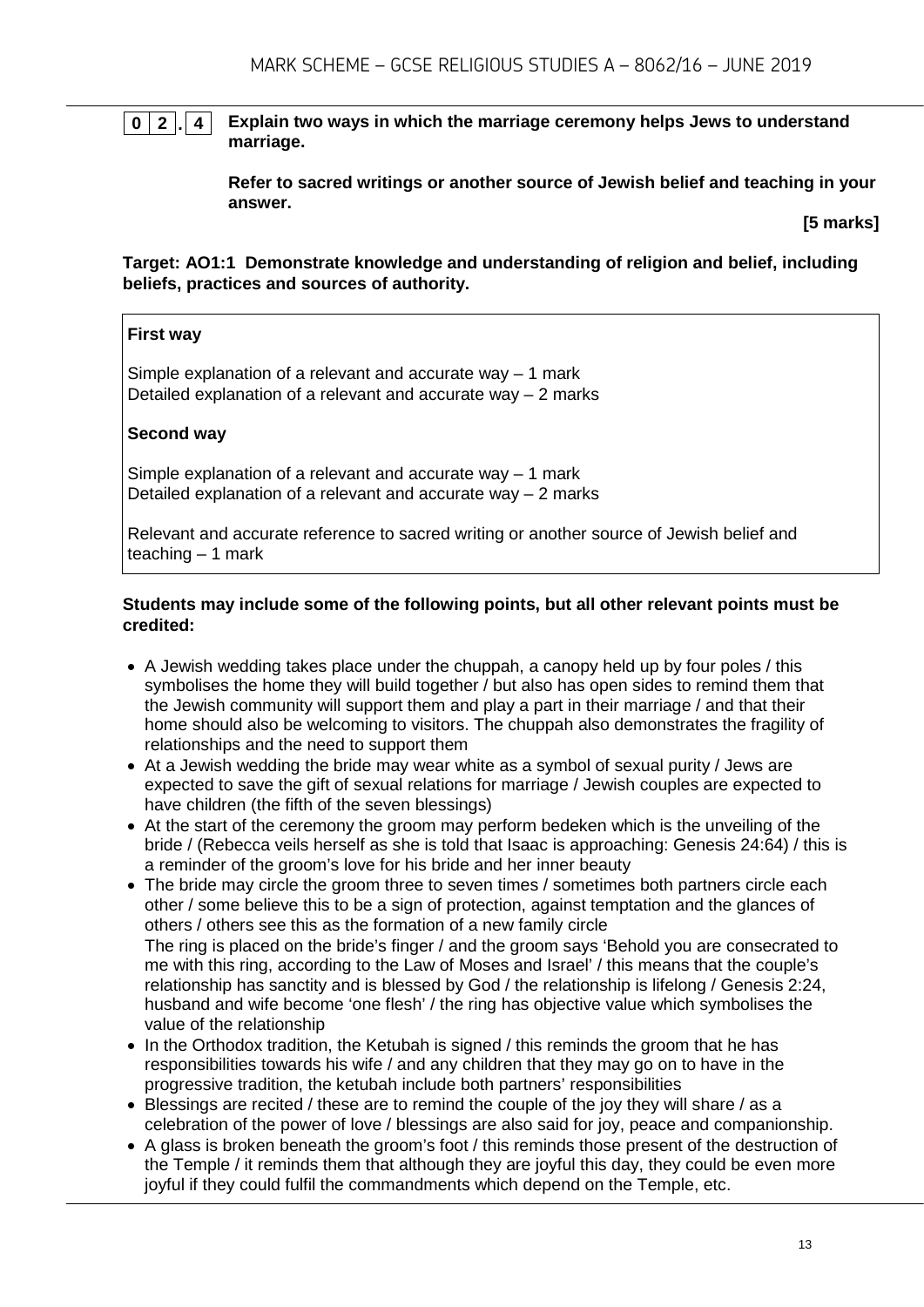**Note:** only credit where there is clear reference to the marriage ceremony itself and not after.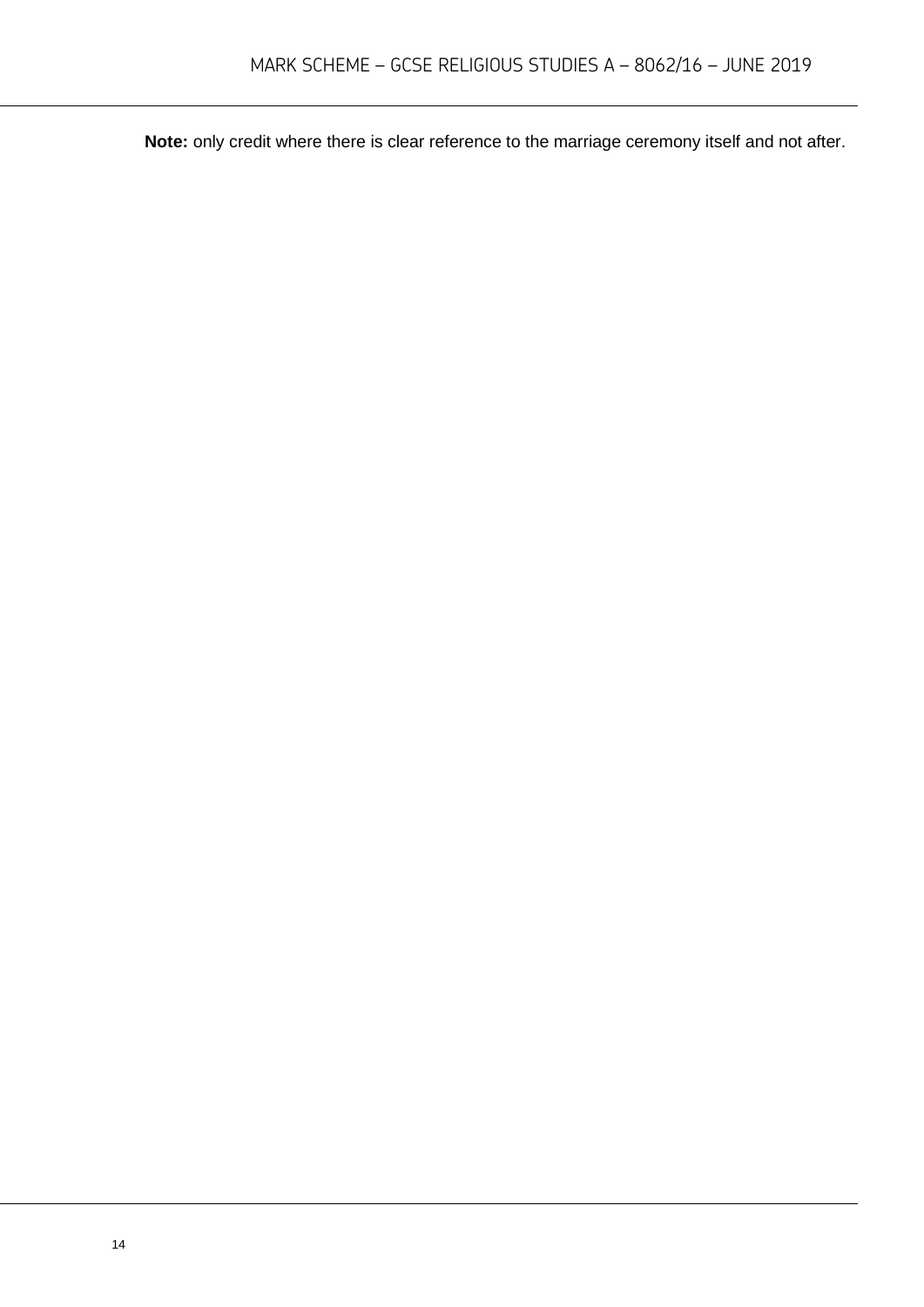#### **0 2 . 5 'Celebrating Shabbat at home is more important than celebrating Shabbat at the synagogue.'**

**Evaluate this statement.** 

**In your answer you should:**

- **refer to Jewish teaching**
- **give reasoned arguments to support this statement**
- **give reasoned arguments to support a different point of view**
- **reach a justified conclusion.**

**[12 marks]**

#### **Target: AO2 Analyse and evaluate aspects of religion and belief, including their significance and influence.**

| Level         | <b>Criteria</b>                                                                                                                                                                                                                                                                                                               | <b>Marks</b> |
|---------------|-------------------------------------------------------------------------------------------------------------------------------------------------------------------------------------------------------------------------------------------------------------------------------------------------------------------------------|--------------|
| 4             | A well-argued response, reasoned consideration of different points of view.<br>Logical chains of reasoning leading to judgement(s) supported by knowledge and<br>understanding of relevant evidence and information.<br>References to religion applied to the issue.                                                          | $10 - 12$    |
| 3             | Reasoned consideration of different points of view.<br>Logical chains of reasoning that draw on knowledge and understanding of<br>relevant evidence and information.<br>Clear reference to religion.                                                                                                                          | $7 - 9$      |
| $\mathcal{P}$ | Reasoned consideration of a point of view.<br>A logical chain of reasoning drawing on knowledge and understanding of relevant<br>evidence and information.<br>OR.<br>Recognition of different points of view, each supported by relevant reasons /<br>evidence.<br>Maximum of Level 2 if there is not references to religion. | $4 - 6$      |
| 1             | Point of view with reason(s) stated in support.                                                                                                                                                                                                                                                                               | $1 - 3$      |
| 0             | Nothing worthy of credit.                                                                                                                                                                                                                                                                                                     | ∩            |

#### **Students may include some of the following evidence and arguments, but all relevant evidence and arguments must be credited:**

#### **Arguments in support**

- The home is central to the practice of Judaism
- Celebration of Shabbat in the home every week helps children to be included in celebrating Shabbat / celebrating Shabbat at home involves the whole family / Orthodox women make a significant contribution during Shabbat
- Home is the first place where children start to understand the rituals of their faith
- Shabbat observance at home is less formal and more relaxed / families and friends can spend time together to talk and enjoy each other's company / sing together / walk together / learn more about their faith together / all these things make Shabbat more meaningful when celebrated in the home